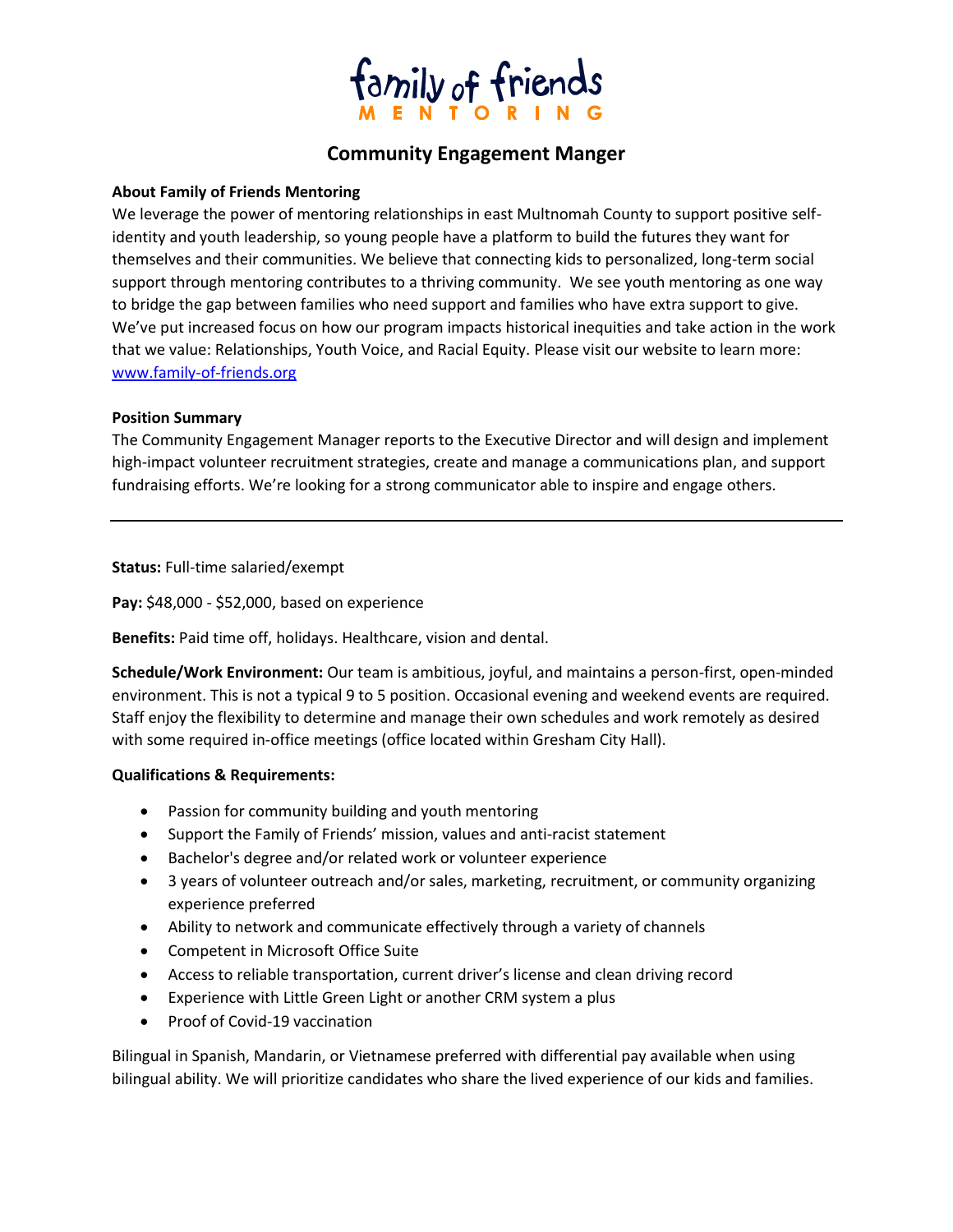

## **Responsibilities**

#### **Volunteer Recruitment & Management:**

- Design and implement a multi-faceted mentor recruitment strategy using story-telling, events, online tools and community partnerships that meets goals identified within our annual goals and strategic plan.
- Participate on our Philanthropy Committee and support Board of Directors and other volunteers in efforts related to your workload.

# **Marketing & Communications**

- Write and implement a comprehensive communications plan that includes engaging our audiences through a variety of platforms including email marketing, newsletters, direct mailers, social media, community boards, in person events and other relevant platforms.
- Grow our online presence as a tool for mentor recruitment and brand awareness, utilizing social media and web platforms such as Facebook, Instagram, LinkedIn and YouTube.
- Maintain the Family of Friends website.
- Work with the City of Gresham communications team or other outside contractors to develop refreshed marketing materials.

# **Partnerships & Fundraising**

- Work with Executive Director to create an annual plan for partnership development & engagement.
- Steward relationships with new and established partners with the purpose of garnering support for our organization which could include recruiting volunteers, establishing sponsorship, partnering for match activities or identifying other ways to collaborate in supporting our youth.
- Support in planning and implementation of friend-raising and fundraising events.
- Track donations in our constituent database and send acknowledgements.